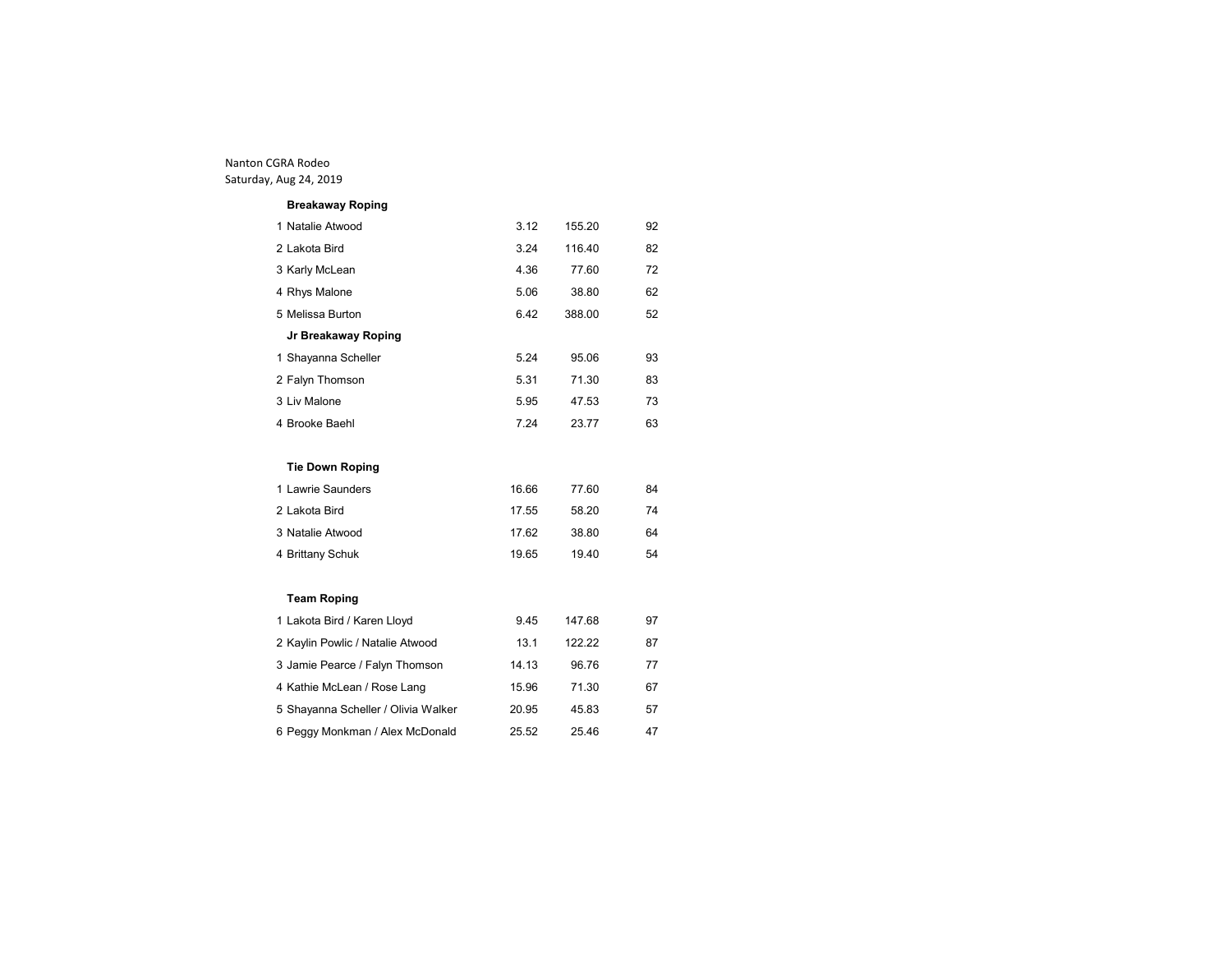|                      |        | 509.25 |     |
|----------------------|--------|--------|-----|
| <b>Barrel Racing</b> |        |        |     |
| 1 Lyndsay Kubas      | 15.758 | 210.98 | 106 |
| 2 Trish Seitz        | 15.854 | 174.60 | 96  |
| 3 Judy Goodine       | 15.975 | 138.23 | 86  |
| 4 Karly McLean       | 16.063 | 101.85 | 76  |
| 5 Marina Eckert      | 16.261 | 65.48  | 66  |
| 6 Kalyn Glover       | 16.285 | 36.38  | 56  |
| 7 Bailey Sears       | 16.35  |        | 46  |
| 8 Lakota Bird        | 16.386 |        | 36  |
|                      |        |        |     |
| Jr Barrel Racing     |        |        |     |
| 1 Emma Longson       | 16.173 | 81.58  | 96  |
| 2 Mattie Keeley      | 16.322 | 67.51  | 86  |
| 3 Allie McCollister  | 16.336 | 53.45  | 76  |
| 4 Keeley Glover      | 16.414 | 39.38  | 66  |
| 5 Alex McDonald      | 16.584 | 25.32  | 56  |
| 6 Emma Webb          | 16.845 | 14.07  | 46  |
| 7 Lexi Kathol        | 16.874 |        | 36  |
| 8 Brooklyn Bennett   | 17.107 |        | 26  |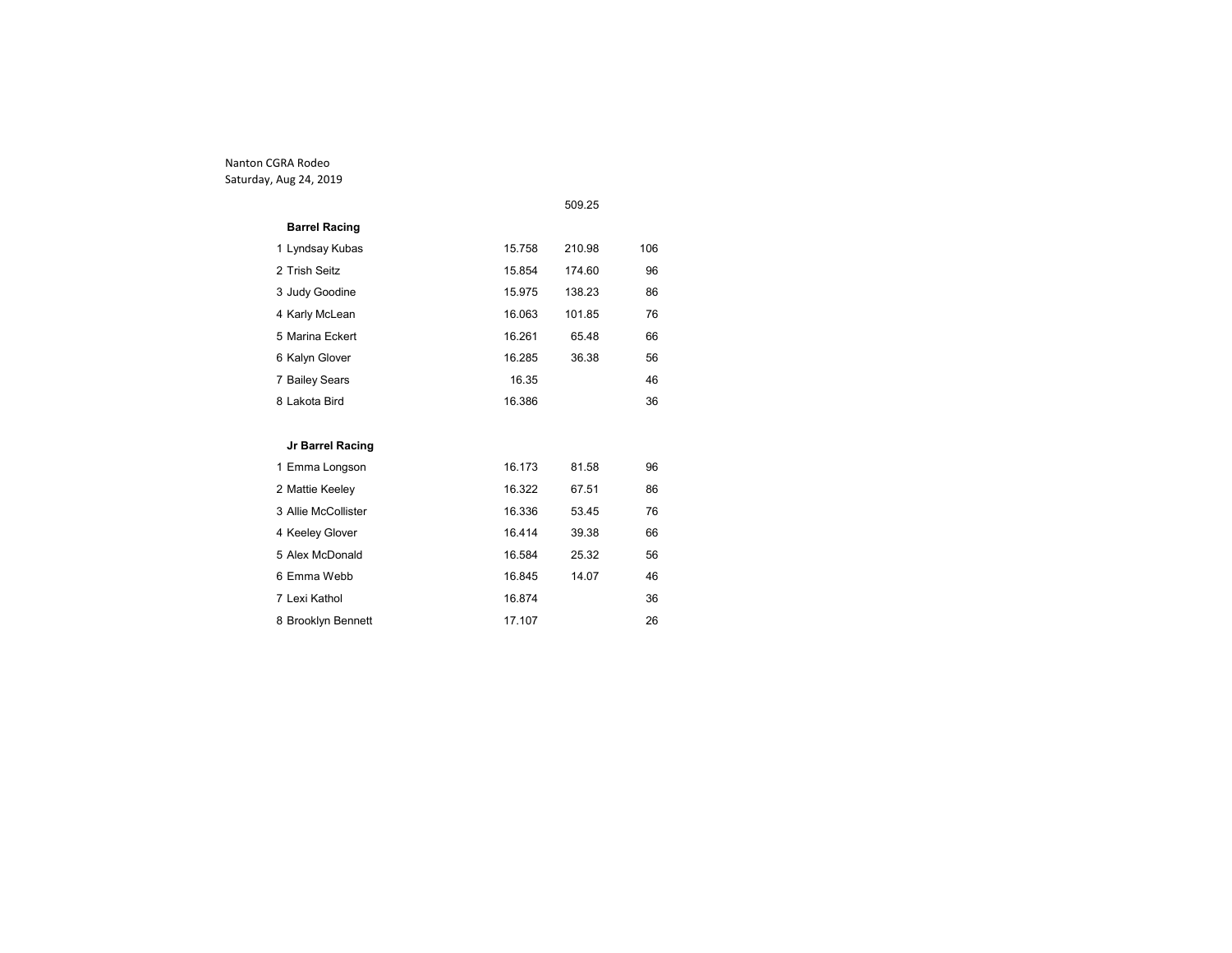| <b>Little Cowgirl Barrel Racing</b> |        |       |    |
|-------------------------------------|--------|-------|----|
| 1 Erika Webb                        | 16.336 | 52.38 | 91 |
| 2 Rylee Lichtenberger               | 16.868 | 39.29 | 81 |
| 3 Sadie Keeley                      | 16.974 | 26.19 | 71 |
| 4 Oakley Cochrane                   | 17.766 | 13.10 | 61 |
| 5 Erin Longson                      | 21.515 |       | 51 |
| 6 Reese Lichtenberger               | 22.41  |       | 41 |
| <b>Steer Undecorating</b>           |        |       |    |
| 1 Brittany Schuk                    | 3.63   | 97.00 | 86 |
| 2 Melissa Burton                    | 12.36  | 72.75 | 76 |
| 3 Lawrie Saunders                   | 12.8   | 48.50 | 66 |
|                                     |        |       |    |
| <b>Goat Tying</b>                   |        |       |    |
| 1 Kalyn Glover                      | 10.33  | 67.90 | 83 |
| 2 Natalie Atwood                    | 13.7   | 50.93 | 73 |
| 3 Karlene Weltz                     | 14.75  | 33.95 | 63 |
| Jr Goat Tying                       |        |       |    |
| 1 Brooke Baehl                      | 10.51  | 95.06 | 93 |
| 2 Lakota Bowers                     | 10.75  | 71.30 | 83 |
| 3 Hailey Nelson                     | 11.65  | 47.53 | 73 |
| 4 Keeley Glover                     | 11.95  | 23.77 | 63 |
| 5 Emma Webb                         | 12.3   |       | 53 |